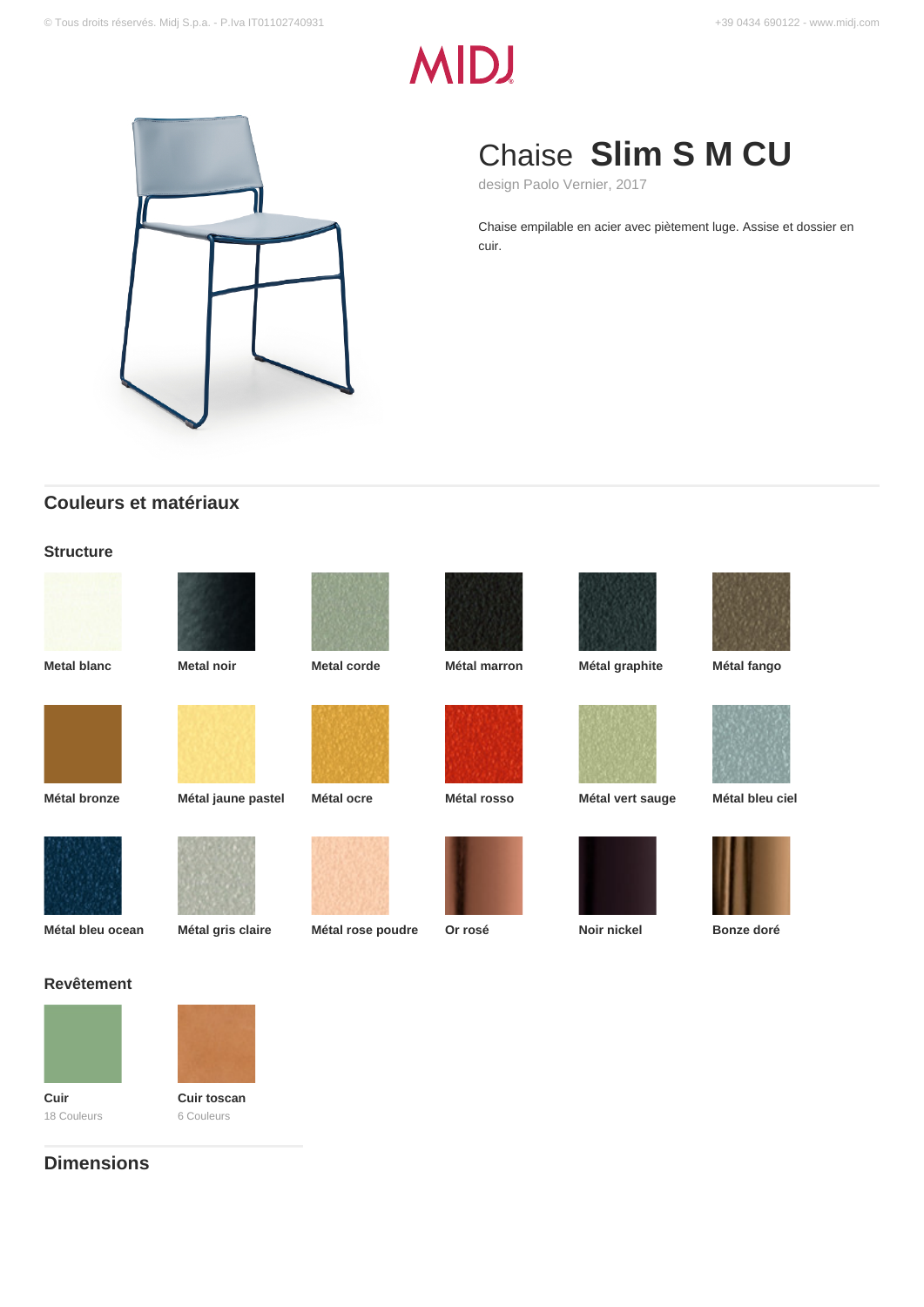#### Données volumétriques

Poids 7 Kg Volume 0.29 mc Colis 1

|   | cm | inch |
|---|----|------|
| Α | 76 | 29.9 |
| B | 51 | 20.1 |
| C | 51 | 20.1 |
| n | 46 | 18.1 |

#### **Téléchargements**

[3D Slim S CU \(zip\)](https://www.midj.com/images/uploads/resources/slim-s-cu-3d.zip) [- https://www.midj.com/images/uploads/resources/slim-s-cu-3d.zip](https://www.midj.com/images/uploads/resources/slim-s-cu-3d.zip)

#### Certifications matériaux

Cuir

FIRE RESISTANCE: CLASSE 1IM BS 5852 1-2

Hide is hygienic and practical, wear resistant and breathable. It is obtained from skin of cattle raised for food purposes, and subsequently treated with chromium salts. Any imperfections on the hide surface are a natural feature that guarantee its originality.

#### CLEANING AND MAINTENANCE

Dust the surface regularly, with a dry and soft cloth. In case of stains, use only a non-abrasive damp cloth, and gently rub the area by moving the cloth in a circular direction starting from the edges of the stain towards the center. We recommend to act promptly: a delay could compromise the cleaning result. Do not use products that contain solvents or alcohol since they can damage the surface. Dry immediately after treatment. For a good conservation of the product, avoid direct sunlight, that can alter it characteristics and color, as well as exposure to heat sources.

We recommend that you always test the cleaning method on a hidden part of the item to check the resistance of the color. These tips are cleaning recommendations and do not guarantee complete stain removal.

Colour samples are to be considered approximate for each product. Slight color differences between a lot and the other are to be considered normal.

## Certifications matériaux

Cuir toscan

#### TYPE: NABUK TUSCAN HIDE

Nabuk Tuscan hide is obtained by working on the external part of the animal's skin, the fiore part. The surface is polished by using specific machinery, with the aim of obtaining a soft and velvety surface. Nabuk is a very fine hide, as only the best leathers are suitable for this type of processing, but at the same time it must

be carefully maintained. Small imperfections on the surface guarantee its originality and naturalness, and are not to be considered manufacturing defects. This material is not water repellent and fears humidity. To maintain the beauty of the original color, avoid putting the Nabuk Tuscan hide into contact with water or any other liquid. Absorption of liquid can lead to an alteration of the finish.

#### TYPE: FIORE TUSCAN HIDE

Fiore Tuscan hide is a high-quality natural material, and softness is its main feature. Hide is not afraid to show the signs of time, that contribute to make it a unique product. Possible imperfections such as scratches, scars or stains on its surface are a natural feature that guarantee its originality and quality. This material is not water repellent and fears humidity. To maintain the beauty of the original color, avoid putting the Fiore Tuscan hide into contact with water or any other liquid. Absorption of liquid can lead to